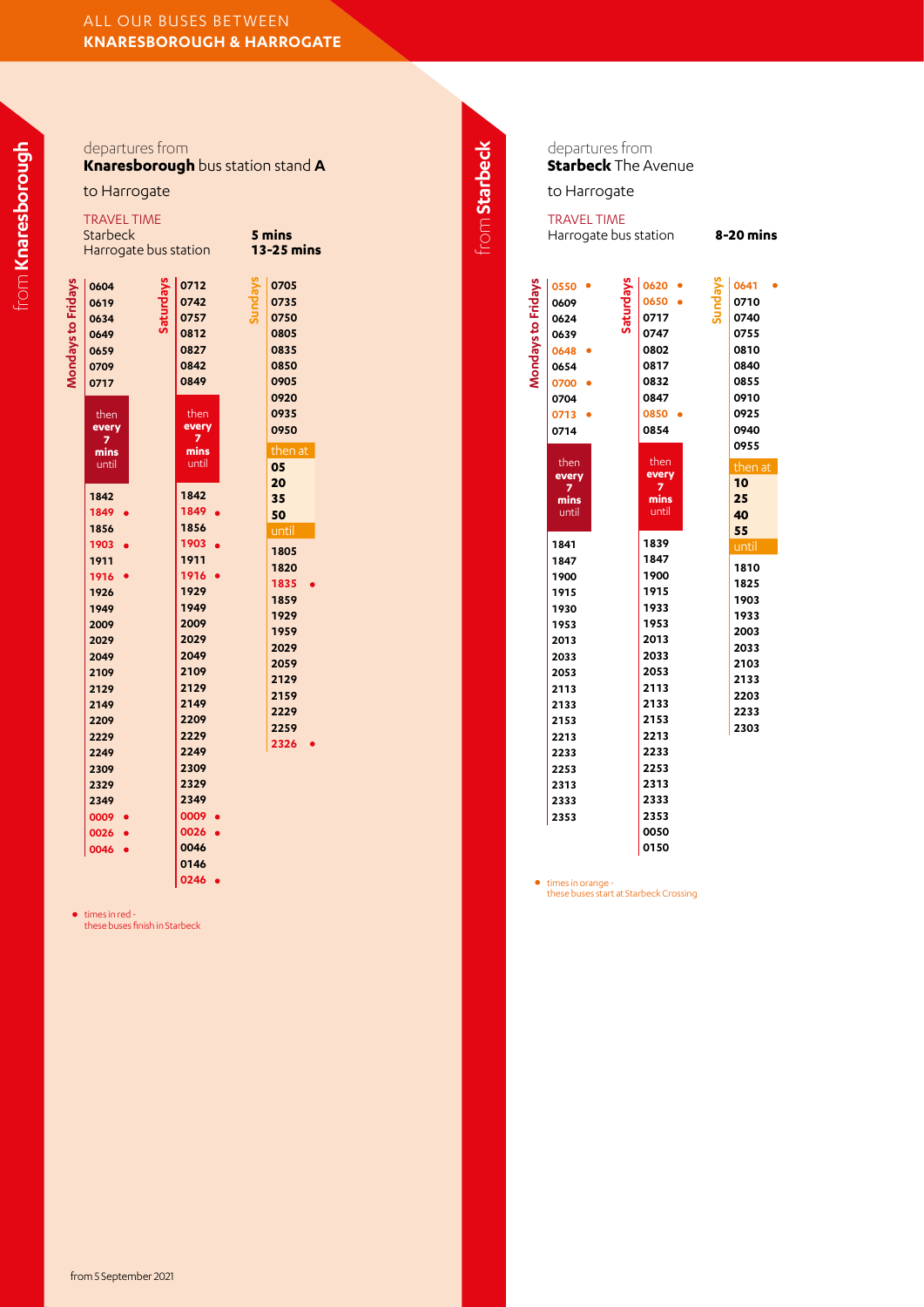|                    | departures from<br>Harrogate bus station stand 10/11<br>to Knaresborough<br><b>TRAVEL TIME</b><br>Starbeck<br>Knaresborough bus station 14-21 mins                                                                                                                                                                                                                                                   |                                                                                                                                                                                                                                                                                                                                                                                      | 6 mins                                                                                                                                                                                           | from Starbeck | departu<br><b>Starbed</b><br>to Knar<br><b>TRAVEL</b><br>Knaresbo                                                                                                                                                                                                                                                                             |
|--------------------|------------------------------------------------------------------------------------------------------------------------------------------------------------------------------------------------------------------------------------------------------------------------------------------------------------------------------------------------------------------------------------------------------|--------------------------------------------------------------------------------------------------------------------------------------------------------------------------------------------------------------------------------------------------------------------------------------------------------------------------------------------------------------------------------------|--------------------------------------------------------------------------------------------------------------------------------------------------------------------------------------------------|---------------|-----------------------------------------------------------------------------------------------------------------------------------------------------------------------------------------------------------------------------------------------------------------------------------------------------------------------------------------------|
| Mondays to Fridays | Saturdays<br>0604<br>0624<br>0639<br>0654<br>0701<br>0709<br>0716<br>0724<br>0731<br>0739<br>0746<br>0754<br>0801<br>0809<br>0819<br>0826<br>then<br>every<br>7<br>mins<br>until<br>1804<br>1811<br>1820<br>1830<br>1835 •<br>1840<br>1850<br>1855 •<br>1900<br>1910<br>1920<br>1940<br>2000<br>2020<br>2040<br>2100<br>2120<br>2140<br>2200<br>2220<br>2240<br>2300<br>2320<br>2340<br>0000<br>0020 | Sundays<br>0634<br>0704<br>0734<br>0804<br>0819<br>0834<br>0849<br>0904<br>then<br>every<br>7<br>mins<br>until<br>1734<br>1741<br>1745 •<br>1749<br>1756<br>1804<br>1811<br>1820<br>1830<br>1840<br>1850<br>1855 •<br>1900<br>1910 •<br>1920<br>1940<br>2000<br>2020<br>2040<br>2100<br>2120<br>2140<br>2200<br>2220<br>2240<br>2300<br>2320<br>2340<br>0000<br>0020<br>0110<br>0210 | 0700<br>0730<br>0800<br>0815<br>0830<br>0845<br>then at<br>00<br>15<br>30<br>45<br>until<br>1800<br>1815<br>1830<br>1900<br>1930<br>2000<br>2030<br>2100<br>2130<br>2200<br>2230<br>2300<br>2315 |               | <b>Mondays to Fridays</b><br>0543<br>0558<br>0610<br>0628<br>0630<br>0639<br>$\bullet$<br>0645<br>0654<br>0700<br>then<br>every<br>7<br>mins<br>until<br>1810<br>1817<br>1826<br>1836<br>1846<br>1856<br>1906<br>1926<br>1946<br>2006<br>2026<br>2046<br>2106<br>2126<br>2146<br>2206<br>2226<br>2246<br>2306<br>2326<br>2346<br>0006<br>0026 |

times in red -<br>these buses finish in Starbeck times in orange - these buses finish in the starting of the starting of times in orange -

des from **Starbeck** Swarcliffe Road

esborough

TIME Knaresborough bus station **8-15 mins**

| <b>Mongavs to Fri</b><br>0628<br>0630<br>0639<br>0645<br>0654<br>0700                                                                                                                | 0740<br>0756<br>0810<br>0818<br>0825<br>0833                                                                                                                                                                                                                | 0721<br>0736<br>0806<br>0821<br>0836<br>0851<br>then at                      |
|--------------------------------------------------------------------------------------------------------------------------------------------------------------------------------------|-------------------------------------------------------------------------------------------------------------------------------------------------------------------------------------------------------------------------------------------------------------|------------------------------------------------------------------------------|
| then<br>every<br>7<br>mins<br>until                                                                                                                                                  | 0840<br>0848<br>0855<br>0903<br>0910                                                                                                                                                                                                                        | 06<br>21<br>36<br>51<br>until<br>1806                                        |
| 1810<br>1817<br>1826<br>1836<br>1846<br>1856<br>1906<br>1926<br>1946<br>2006<br>2026<br>2046<br>2106<br>2126<br>2146<br>2206<br>2226<br>2246<br>2306<br>2326<br>2346<br>0006<br>0026 | then<br>every<br>7<br>mins<br>until<br>1740<br>1747<br>1755<br>1802<br>1810<br>1817<br>1826<br>1836<br>1846<br>1856<br>1906<br>1926<br>1946<br>2006<br>2026<br>2046<br>2106<br>2126<br>2146<br>2206<br>2226<br>2246<br>2306<br>2326<br>2346<br>0006<br>0026 | 1836<br>1906<br>1936<br>2006<br>2036<br>2106<br>2136<br>2206<br>2236<br>2306 |

• times in orange -<br>these buses start at Starbeck Crossing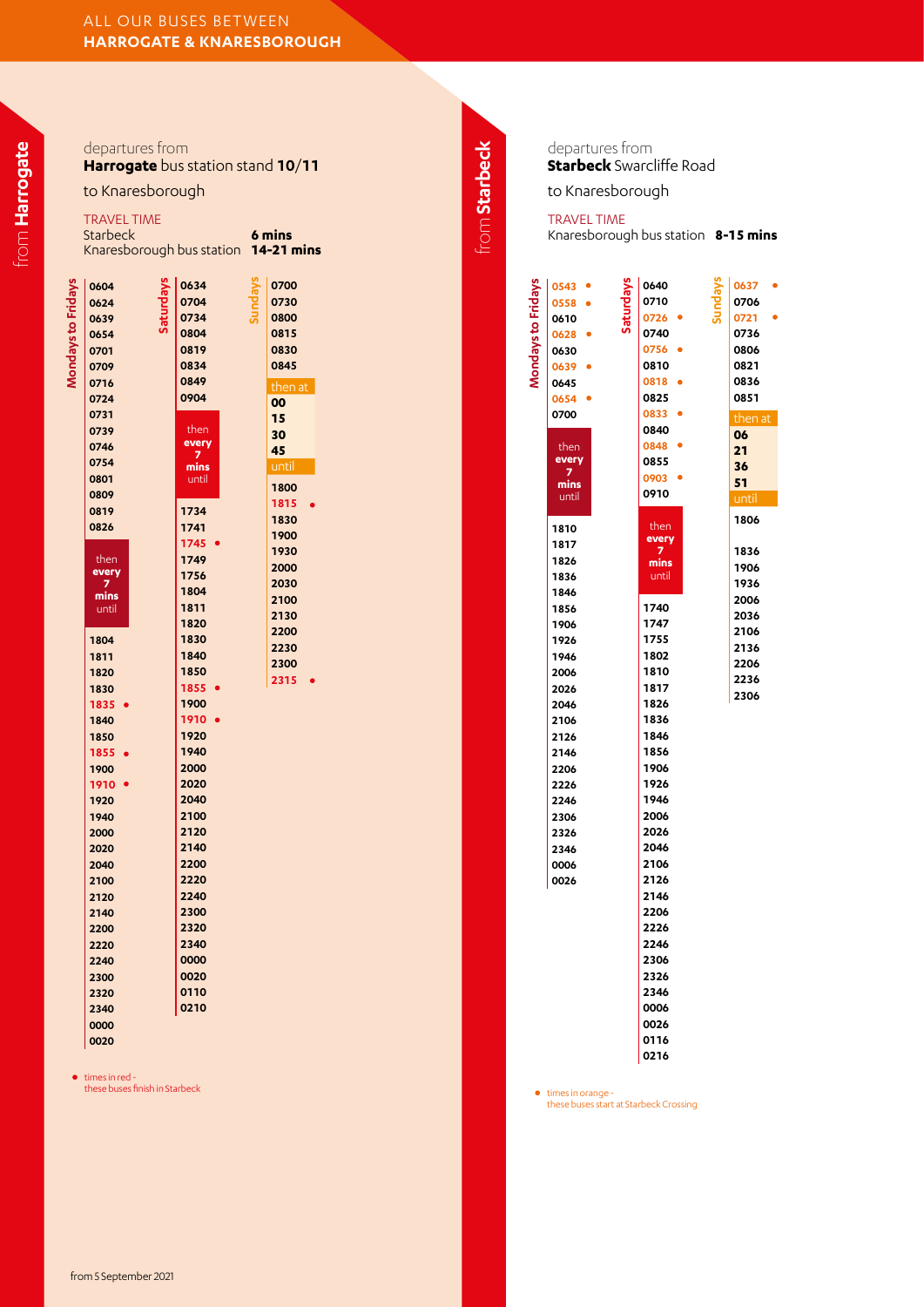| St James Retail Park roundabout<br><b>Aspin</b> Aspin Lane Shops<br>Knaresborough bus station stand A<br><b>Starbeck The Avenue</b><br>Harrogate bus station<br>Harrogate bus station stand 10/11<br><b>Starbeck</b> Swarcliffe Road | 1А<br>0704<br>0717<br>0722<br>0737<br>1А<br>0639 | 1Α<br>0734<br>0708 0738<br>0747<br>0752<br>0812<br>● these buses end at<br>1A<br>0709<br>0645 0715 | 1Α<br>1А                                              | 1Α<br>0804 0834 0906 0936<br>0808 0838<br>0817 0847 0919 0949<br>0822 0852<br>0842 0912 0939 1009<br>the <b>bus depot</b> 1 minute later<br>1А<br>0739 0809<br>0745 0815 | 1Α<br>0910 0940<br>0924<br>1А<br>0841<br>0847 0917 | 1Α<br>0954<br>1А<br>0911 0941       | then<br>every<br>30<br>mins<br>aτ<br>1А<br>0947         | 1Α<br>06<br>10<br>19<br>24<br>39<br>then<br>every | 1А<br>36<br>40<br>49<br>54<br>09<br>1A<br>11<br>17 | until<br>1A<br>41<br>47            | 1А<br>1606<br>1610<br>1619<br>1624<br>1639 | 1Α<br>1638<br>1642<br>1651<br>1656<br>1711<br>1А<br>1511<br>1517 | 1Α<br>1708<br>1712<br>1721<br>1726<br>1741<br>1А<br>1541<br>1547 | 1А<br>1738<br>1742<br>1751<br>1756<br>1811<br>1А<br>1611<br>1618                                                                                                                   | 1Α<br>1808<br>1812<br>1821<br>1826<br>1841<br>1А<br>1641<br>1648 | 1A<br>1836<br>1840<br>1849<br>1853<br>1А<br>1711<br>1718 | 1А<br>1901<br>1904<br>1911<br>1915<br>1924<br>1A<br>1741<br>1748 | 1Α<br>1958<br>2001<br>2009<br>2013<br>1А<br>1811<br>1817 | 1Α<br>2058 2158<br>2101<br>2109 2209<br>2113<br>2022 2122 2222 2322<br>1Α<br>1840<br>1846 1946 | 1Α<br>2201<br>2213<br>1Α<br>1940 | 1Α<br>2258<br>2301<br>2309<br>2313<br>1Α<br>2040 2140<br>2046 2146 | ۵<br>1Α<br>2358<br>0001<br>0009<br>0013<br>1А |
|--------------------------------------------------------------------------------------------------------------------------------------------------------------------------------------------------------------------------------------|--------------------------------------------------|----------------------------------------------------------------------------------------------------|-------------------------------------------------------|--------------------------------------------------------------------------------------------------------------------------------------------------------------------------|----------------------------------------------------|-------------------------------------|---------------------------------------------------------|---------------------------------------------------|----------------------------------------------------|------------------------------------|--------------------------------------------|------------------------------------------------------------------|------------------------------------------------------------------|------------------------------------------------------------------------------------------------------------------------------------------------------------------------------------|------------------------------------------------------------------|----------------------------------------------------------|------------------------------------------------------------------|----------------------------------------------------------|------------------------------------------------------------------------------------------------|----------------------------------|--------------------------------------------------------------------|-----------------------------------------------|
| Knaresborough bus station stand B<br>St James Retail Park roundabout<br>Aspin Aspin Lane Shops<br>Harrogate bus station stand 10/11<br><b>Starbeck</b> Swarcliffe Road                                                               | 0704<br>1A                                       | 0658 0728<br>0734<br>0708 0738<br>1А<br>2240 2340<br>2246 2346                                     |                                                       | 0758 0828<br>0804 0834 0906 0936<br>0808 0838 0910 0940                                                                                                                  | 0900 0930                                          |                                     | 1000<br>1006<br>1010                                    | 30<br>mins<br>at                                  | 30<br>36<br>40                                     | 00<br>06<br>10                     | until                                      | 1530<br>1536<br>1540                                             | 1600<br>1606<br>1610                                             | 1632<br>1638<br>1642                                                                                                                                                               | 1702<br>1708<br>1712                                             | 1732<br>1738<br>1742                                     | 1802<br>1808<br>1812                                             | 1830<br>1836<br>1840                                     | 1857<br>1901<br>1904 2001                                                                      | 1958                             | 1954 2054 2154<br>2058<br>2101 2201                                | 2158                                          |
| Knaresborough bus station stand B<br>St James Retail Park roundabout<br><b>Aspin</b> Aspin Lane Shops                                                                                                                                | 1А                                               | 2254 2354<br>2258 2358<br>2301 0001<br>1А                                                          | 1А                                                    |                                                                                                                                                                          | 1А                                                 | 1A                                  |                                                         | 1А                                                | 1А                                                 | 1Α                                 | 1Α                                         | 1Α                                                               | 1А                                                               | 1А                                                                                                                                                                                 | 1А                                                               | 1А                                                       | ۰<br>1A                                                          | 1N                                                       | ۰<br><b>1N</b>                                                                                 |                                  |                                                                    |                                               |
| St James Retail Park roundabout<br><b>Aspin</b> Aspin Lane Shops<br>Knaresborough bus station stand A<br><b>Starbeck The Avenue</b><br>Harrogate bus station                                                                         | 0854<br>1Α                                       | 0836 0906<br>0840 0910 0940<br>0849 0919<br>0924<br>0909 0939<br>1А                                | 0936<br>0949<br>0954<br>1009<br>1А                    | then<br><b>every</b><br>30<br>mins<br>at<br>1А                                                                                                                           | 06<br>10<br>19<br>24<br>39                         | 36<br>40<br>49<br>54<br>09<br>1A 1A | until                                                   | 1706<br>1710<br>1719<br>1724<br>1739 1806 1836    | 1736<br>1740<br>1749<br>1754<br>1А                 | 1806<br>1810<br>1819<br>1824<br>1Α | 1836<br>1840<br>1849<br>1853<br>1А         | 1901<br>1904<br>1911<br>1915<br>1Α                               | 1958<br>2001<br>2009<br>2013<br>1Α                               | 2058<br>2101<br>2109<br>2113<br>1924 2022 2122 2222 2322<br>1А                                                                                                                     | 2158<br>2201<br>2209<br>2213 2313 0013<br>1А                     | 2258<br>2301<br>2309 0009<br>1N                          | 2358<br>0001<br><b>1N</b>                                        | 0136 0236<br>0146 0246<br>0150 0250<br>0159              |                                                                                                |                                  | the <b>bus depot</b><br>1 minute later                             | ● these buses end at                          |
| Harrogate bus station stand 10/11<br><b>Starbeck</b> Swarcliffe Road<br>Knaresborough bus station stand B<br>St James Retail Park roundabout<br><b>Aspin</b> Aspin Lane Shops                                                        |                                                  |                                                                                                    | 0917<br>0830 0900 0930 1000<br>these buses start from | 0911 0941<br>0947<br>0836 0906 0936 1006<br>0840 0910 0940 1010<br>Starbeck Crossing at 0818 & 0848                                                                      | then<br>30<br>mins<br>at                           | 11<br>17<br>30<br>36<br>40          | 41<br>47<br>00<br>06<br>10                              | until                                             | 1811<br>1817<br>1836                               | 1840<br>1846<br>1901               | 1940<br>1946<br>1958                       | 2046<br>2058                                                     | 2040 2140<br>2146<br>2158                                        | 1830 1857 1954 2054 2154 2254 2354 0124 0224<br>2258<br>1840 1904 2001 2101 2201 2301 0001 0136 0236                                                                               | 2240 2340 0110<br>2246 2346 0116 0216<br>2358                    |                                                          | 0210                                                             |                                                          |                                                                                                |                                  |                                                                    |                                               |
| St James Retail Park roundabout<br><b>Aspin</b> Aspin Lane Shops<br>Knaresborough bus station stand A<br><b>Starbeck The Avenue</b><br>Harrogate bus station                                                                         | 1А<br>0939<br>0942<br>0950<br>0955<br>1Α         | 1A<br>1039<br>1042<br>1050<br>1055<br>1A                                                           | 1A<br>1139<br>1142<br>1150 1250<br>1155 1255<br>1A    | 1А<br>1239<br>1242<br>1А                                                                                                                                                 | 1А<br>1339<br>1342<br>1А                           | 1А<br>1439<br>1350 1450<br>1А       | 1А<br>1539<br>1442 1542<br>1550<br>1355 1455 1555<br>1А | 1А<br>1639<br>1642<br>1650<br>1А                  | 1А<br>1739<br>1742<br>1A                           | 1851                               | 1А<br>1848 1948<br>1750 1859 1959<br>1А    | 1Α<br>1951<br>1Α                                                 | 1А<br>2048 2148<br>2051 2151<br>2059 2159<br>1А                  | 1А<br>1655 1755 1903 2003 2103 2203 2303<br>1007 1107 1207 1307 1407 1507 1607 1707 1807 1912 2012 2112 2212 2312<br>1А                                                            | 1A<br>2248<br>2251<br>2259<br>1A                                 |                                                          |                                                                  |                                                          |                                                                                                |                                  |                                                                    |                                               |
| Harrogate bus station stand 10/11<br><b>Starbeck</b> Swarcliffe Road<br>Knaresborough bus station stand B<br>St James Retail Park roundabout<br>Aspin Aspin Lane Shops                                                               | 0921<br>0939                                     | 0915 1015<br>1021<br>0934 1034<br>1039<br>0942 1042                                                | 1115<br>1121<br>1134 1234<br>1139 1239<br>1142 1242   | 1215<br>1221                                                                                                                                                             | 1321<br>1339                                       | 1315 1415                           | 1515<br>1421 1521                                       | 1615<br>1621                                      | 1715<br>1721                                       |                                    | 1830 1930                                  |                                                                  | 2030 2130                                                        | 1836 1936 2036 2136 2236<br>1334 1434 1534 1634 1734 1844 1944 2044 2144 2244<br>1439 1539 1639 1739 1848 1948 2048 2148 2248<br>1342 1442 1542 1642 1742 1851 1951 2051 2151 2251 | 2230                                                             |                                                          |                                                                  |                                                          |                                                                                                |                                  |                                                                    |                                               |

43

**Sundays**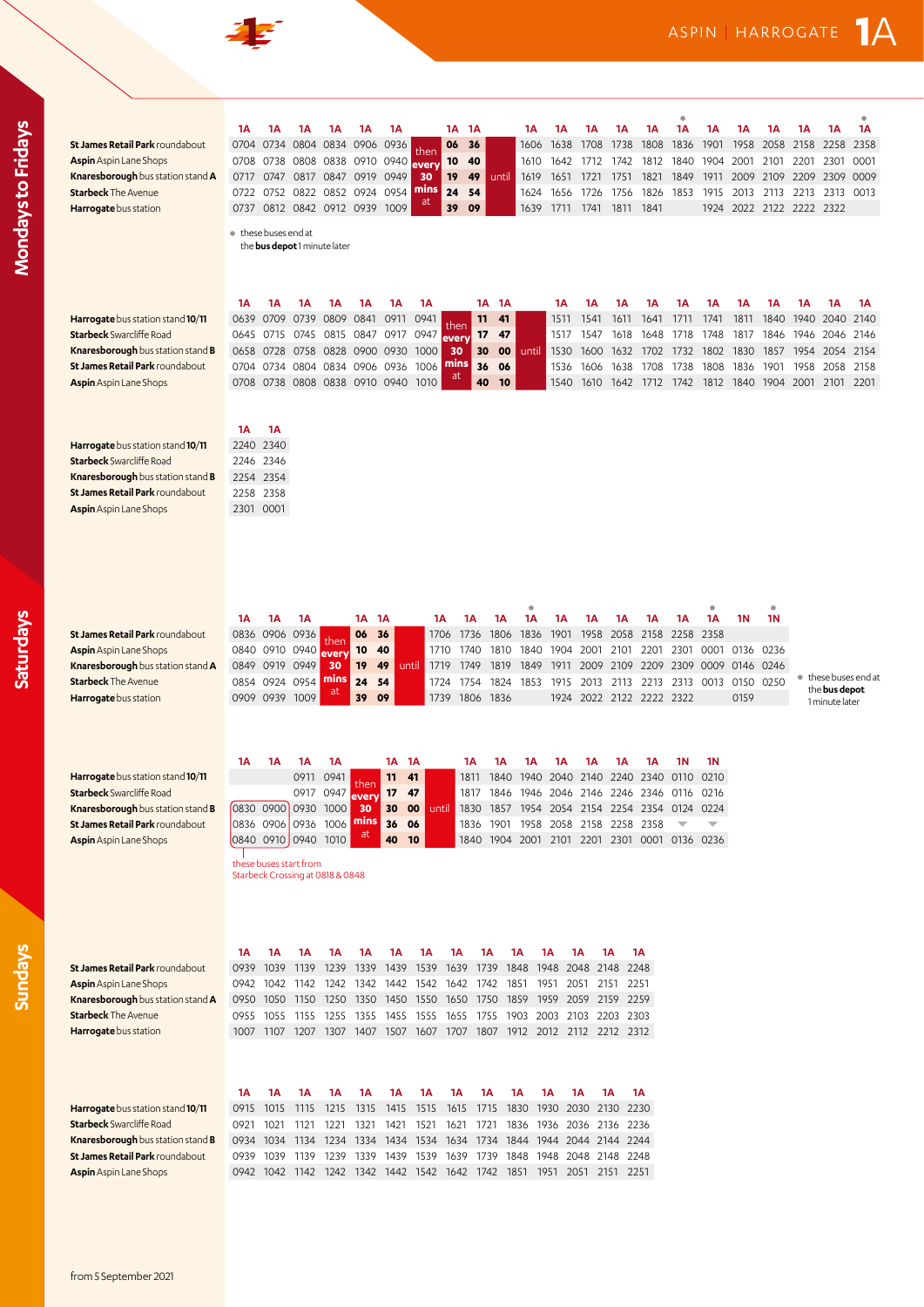| Nidderdale Lodge Park<br><b>Eastfield Nidderdale Drive</b><br>Knaresborough bus station stand A<br><b>Starbeck</b> The Avenue<br>Harrogate bus station<br>Nidderdale Lodge Park<br><b>Eastfield Nidderdale Drive</b><br>Knaresborough bus station stand A<br><b>Starbeck The Avenue</b><br>Harrogate bus station | ۰<br><b>1B</b><br>18<br><b>1B</b><br><b>1B</b><br>1В<br>1Β<br>1В<br>1В<br>1B<br>1В<br>1B<br>1B<br>1B<br>1В<br>1В<br>1В<br>1Β<br>1В<br>1В<br>1Β<br>0817<br>0849<br>0919<br>0949<br>19<br>49<br>1851<br>1917<br>2117<br>0647<br>0717<br>0747<br>1519<br>1549<br>1621<br>1651<br>1721<br>1751<br>1821<br>2017<br>then<br>0852 0922<br>22<br>52<br>1824<br>1918<br>2118<br>0650<br>0720<br>0750<br>0820<br>0952<br>1522<br>1552<br>1624<br>1724<br>1754<br>1854<br>2018<br>1654<br>every<br>0732 0802 0832 0904 0934 1004<br>04<br>1926<br>2129<br>0659<br>30<br>34<br>1534<br>1604<br>1636<br>1706<br>1736<br>1806<br>1836<br>1903<br>2029<br>until<br>mins<br>1009<br>0807<br>0837 0909 0939<br>39<br>09<br>1609<br>1811<br>1930<br>2033 2133<br>0704<br>0737<br>1539<br>1641<br>1741<br>1841<br>1907<br>1711<br><b>at</b><br>0714 0752 0827 0857 0924 0954<br>1024<br>1624<br>1853<br>1939<br>2042 2142<br>54<br>24<br>1554<br>1656<br>1726 1756<br>1826<br>$\bullet$<br>18<br><b>1B</b><br>1В<br>2317<br>0017<br>2217<br>2318<br>0018<br>2218<br>2329<br>0026<br>2229<br>2233 2333 0030<br>● these buses end at<br>2242 2342<br>the bus depot 1 minute later |  |
|------------------------------------------------------------------------------------------------------------------------------------------------------------------------------------------------------------------------------------------------------------------------------------------------------------------|--------------------------------------------------------------------------------------------------------------------------------------------------------------------------------------------------------------------------------------------------------------------------------------------------------------------------------------------------------------------------------------------------------------------------------------------------------------------------------------------------------------------------------------------------------------------------------------------------------------------------------------------------------------------------------------------------------------------------------------------------------------------------------------------------------------------------------------------------------------------------------------------------------------------------------------------------------------------------------------------------------------------------------------------------------------------------------------------------------------------------------------------------------------|--|
| Harrogate bus station stand 10/11<br><b>Starbeck</b> Swarcliffe Road<br>Knaresborough bus station stand B<br>Nidderdale Lodge Park<br><b>Eastfield Nidderdale Drive</b>                                                                                                                                          | 1B<br>1B<br>1B<br>1B<br>1В<br>1B<br>1B<br>1B<br>1B<br>1B<br>1B<br>1B<br>1B<br>1B<br>1В<br>1В<br>1В<br>1В<br>1B<br>1Β<br>1В<br>0754 0826 0856<br>26<br>56<br>1556<br>1626<br>1656<br>1726<br>1756<br>1830<br>1900<br>2000<br>2100<br>2200<br>2300<br>0000<br>0624<br>0654 0724<br>1526<br>then<br>0800 0832 0902<br>32 02<br>1633<br>1803<br>1906<br>0630 0700 0730<br>1532<br>1603<br>1703<br>1733<br>1836<br>2006 2106<br>2206 2306 0006<br>everv<br>0813 0845 0915<br>0643 0713 0743<br>45<br>1817<br>1847<br>1914<br>0014<br>15<br>until<br>1545<br>1617<br>1647<br>1717<br>1747<br>2014<br>2114<br>2214<br>2314<br>30<br>mins<br>0817 0849 0919<br>49<br>0747<br><b>19</b><br>1549<br>2317 0017<br>0647<br>0717<br>1621<br>1721<br>1821<br>1851<br>1917<br>2017<br>2117<br>2217<br>1651<br>1751<br><b>at</b><br>52<br>0820 0852 0922<br>22<br>1754 1824<br>1854<br>2218 2318 0018<br>0650 0720<br>0750<br>1552<br>1624<br>1654<br>1724<br>1918<br>2018 2118                                                                                                                                                                                              |  |
| Nidderdale Lodge Park<br><b>Eastfield Nidderdale Drive</b><br>Knaresborough bus station stand A<br><b>Starbeck The Avenue</b><br>Harrogate bus station                                                                                                                                                           | ٠<br>1B<br>1B<br><b>1B</b><br>1B<br>1B<br><b>1B</b><br>1В<br>1В<br>1B<br>1В<br>1B<br>1B<br>1B<br>1В<br>1В<br>1В<br>1B<br>1N<br>1N<br>0812 0849 0919<br>0949<br>19<br>1749<br>1819<br>1917<br>0017<br>49<br>1851<br>2017<br>2117<br>2217<br>2317<br>0742<br>1719<br>then<br>0815 0852 0922 0952<br>22<br>52<br>1854<br>2118<br>0018 0132 0232<br>0745<br>1722<br>1752<br>1822<br>1918<br>2018<br>2218<br>2318<br>every<br>0827 0904 0934 1004<br>30<br>34<br>04<br>1804<br>1834<br>1903<br>1929<br>2029 2129 2229<br>2329<br>0146<br>0246<br>0757<br>1734<br>0026<br>until<br>mins<br>1009<br>39<br>0832<br>0909 0939<br>09<br>1809<br>1839<br>1907<br>2333 0030<br>0150<br>0250<br>0802<br>1739<br>1933<br>2033<br>2133 2233<br>at<br>0814 0844 0924 0954 1024<br>54<br>0159<br>24<br>1751<br>1821<br>1851<br>1942 2042 2142 2242 2342<br>• these buses end at<br>the bus depot 1 minute later                                                                                                                                                                                                                                                               |  |
| Harrogate bus station stand 10/11<br><b>Starbeck</b> Swarcliffe Road<br>Knaresborough bus station stand B<br>Nidderdale Lodge Park<br><b>Eastfield Nidderdale Drive</b>                                                                                                                                          | <b>1B</b><br>1B<br>1В<br>1B<br>1B<br>1B<br>1B<br>1B<br>1B<br>1B<br><b>1N</b><br>1В<br>1В<br>1B<br>1B<br>1B<br>1В<br>1В<br><b>1N</b><br>0926 0956<br>1900<br>2000<br>2100<br>2300<br>26<br>- 56<br>1726<br>1756<br>1830<br>2200<br>0000<br>0110<br>0210<br>then<br>0932 1002<br>32 02<br>1732<br>1802<br>1836<br>1906<br>2006<br>2106<br>2206<br>2306<br>0006<br>0116<br>0216<br>every<br>0738 0808 0845 0915<br>0945<br>45<br>15<br>1015<br>1745<br>1815<br>1847<br>1914<br>2014<br>2114<br>2214<br>2314<br>0014 0124<br>0224<br>30<br>until<br>0742 0812 0849 0919 0949 1019 mins<br>49<br>- 19<br>1819 1851 1917 2017 2117 2217 2317 0017<br>1749<br>$\overline{\mathbf{v}}$<br>$\overline{\phantom{a}}$<br>ЧĻ<br>0745 0815 0852 0922 0952 1022<br>52<br>22<br>1752 1822 1854 1918 2018 2118 2218 2318 0018 0132 0232<br>these buses start from<br>Starbeck Crossing at 0726, 0756, 0833 & 0903                                                                                                                                                                                                                                                            |  |
| Nidderdale Lodge Park<br><b>Eastfield Nidderdale Drive</b><br>Knaresborough bus station stand A<br><b>Starbeck The Avenue</b><br>Harrogate bus station                                                                                                                                                           | 1В<br>1B<br>1В<br>1В<br>18<br>1B<br>1В<br>1B<br>18<br>1B<br>1В<br>1B<br>0722 0822 0907 1007<br>1107 1207<br>1307 1407 1507 1607<br>1707<br>1807<br>0724 0824 0909 1009<br>1109 1209<br>1309 1409 1509 1609 1709<br>1809<br>0735 0835 0920 1020 1120 1220 1320 1420 1520 1620 1720 1820<br>0740 0840 0925 1025 1125 1225 1325 1425 1525 1625 1725 1825<br>0750 0850 0935 1037 1137 1237 1337 1437 1537 1637 1737 1837                                                                                                                                                                                                                                                                                                                                                                                                                                                                                                                                                                                                                                                                                                                                         |  |
| Harrogate bus station stand 10/11<br><b>Starbeck</b> Swarcliffe Road<br>Knaresborough bus station stand B<br>Nidderdale Lodge Park<br>Eastfield Nidderdale Drive                                                                                                                                                 | 1B<br><b>1B</b><br>1В<br>1B<br>1B<br>1B<br>1В<br>1В<br>1B<br>1B<br>1B<br>1B<br>0700 0800 0845 0945<br>1045 1145<br>1345 1445<br>1745<br>1245<br>1545<br>1645<br>0706 0806 0851 0951 1051 1151 1251<br>1351 1451<br>1551 1651 1751<br>0719 0819 0904 1004 1104 1204 1304 1404 1504 1604 1704 1804<br>0722 0822 0907 1007 1107 1207 1307 1407 1507 1607 1707 1807<br>0724 0824 0909 1009 1109 1209 1309 1409 1509 1609 1709 1809                                                                                                                                                                                                                                                                                                                                                                                                                                                                                                                                                                                                                                                                                                                               |  |

非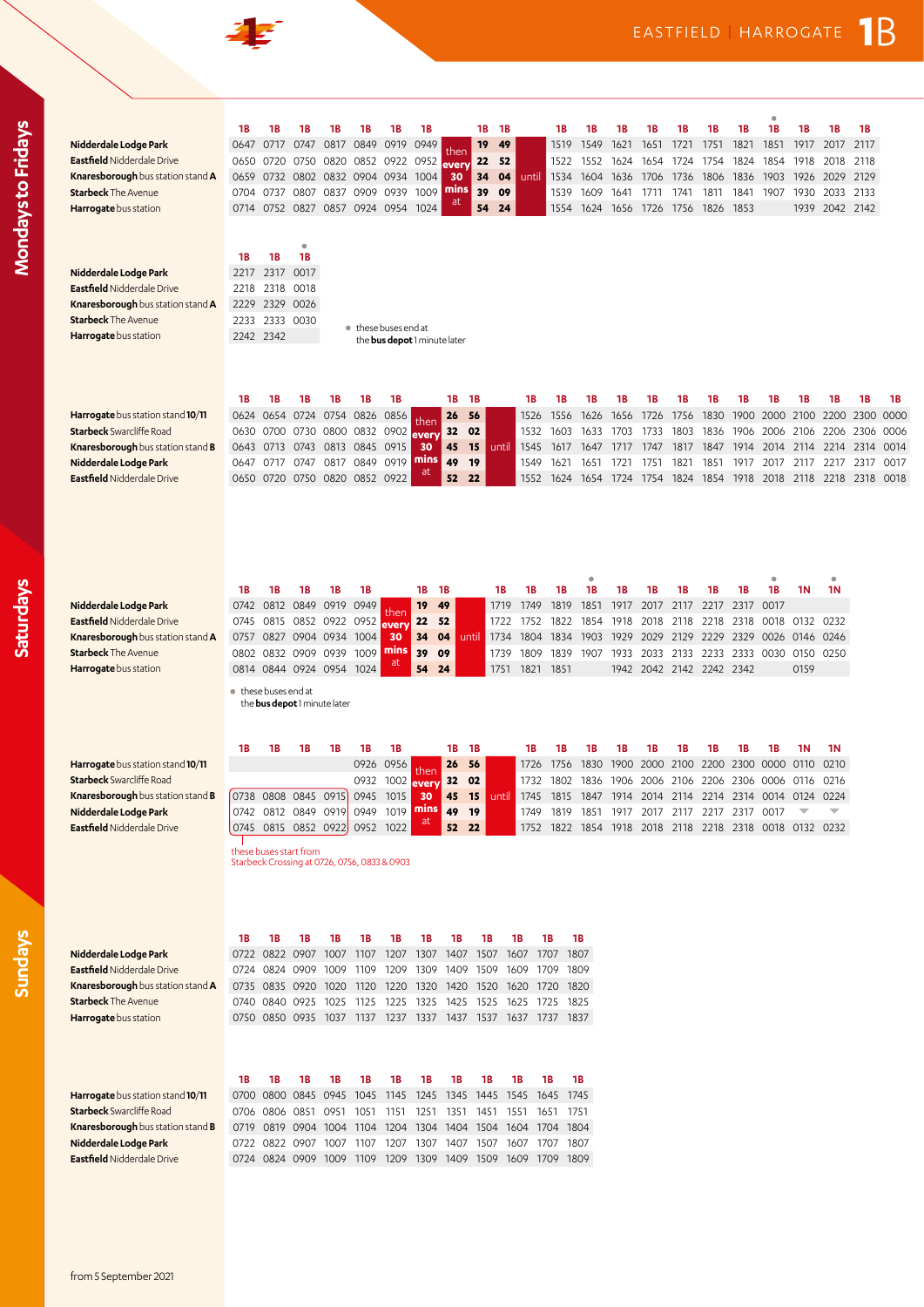

|                                                 | 1C                       | 1C             | 1D                      | 1C                            | 1С                       | 1C                      | 1C                                  | 1D                       | 1C                       | 1С                       | 1C                            | 1D                       | 1C                       |              | 1C 1C                    |      | 1D<br>- 1С                     |                | 1C                       | 1C                       | 1D   | 1C                                    |  |
|-------------------------------------------------|--------------------------|----------------|-------------------------|-------------------------------|--------------------------|-------------------------|-------------------------------------|--------------------------|--------------------------|--------------------------|-------------------------------|--------------------------|--------------------------|--------------|--------------------------|------|--------------------------------|----------------|--------------------------|--------------------------|------|---------------------------------------|--|
| <b>Carmires</b> Meadow Road                     | 0556                     | 0611           | 0625                    | 0641                          | 0656                     | 0711                    | 0726                                | 0741                     | 0756                     | 0811                     |                               | 0826 0844 0859           |                          | ther         | 14                       | 29   | 59<br>44                       |                | 1514                     | 1529                     | 1544 | 1559                                  |  |
| <b>The Pastures</b>                             | $\overline{\phantom{0}}$ | ▼              | 0626                    |                               |                          |                         | ▼                                   | 0744                     | $\overline{\phantom{0}}$ |                          | $\overline{\phantom{0}}$      | 0847                     |                          | every        |                          |      | 48<br>$\overline{\phantom{m}}$ |                | $\overline{\phantom{0}}$ | $\overline{\phantom{a}}$ | 1548 | $\overline{\phantom{0}}$              |  |
| Knaresborough bus station stand A               |                          | 0604 0619      |                         | 0634 0649 0709                |                          | 0724                    | 0739                                |                          |                          |                          | 0754 0809 0824 0839 0857 0912 |                          |                          | 15           | 27                       | 42   | 57<br>12                       | until          | 1527                     | 1542                     | 1557 | 1612                                  |  |
| <b>Starbeck The Avenue</b>                      | 0609                     | 0624           | 0639                    | 0654                          | 0714                     | 0729                    | 0744                                | 0759                     | 0814                     | 0829                     |                               | 0844 0902 0917           |                          | mins         | 32                       | 47   | 02<br>17                       |                | 1532                     | 1547                     | 1602 | 1617                                  |  |
| Harrogate bus station                           | 0619                     |                | 0634 0649               | 0704 0729                     |                          |                         |                                     |                          | 0744 0802 0819 0834 0849 |                          |                               | 0904 0920 0932           |                          | <b>at</b>    | 47                       | 02   | 17<br>32                       |                | 1547                     | 1602                     | 1617 | 1632                                  |  |
|                                                 |                          |                |                         |                               |                          |                         |                                     |                          |                          |                          |                               |                          |                          |              |                          |      |                                |                |                          |                          |      | this bus runs on school holidays only |  |
|                                                 |                          |                |                         |                               |                          |                         |                                     |                          |                          |                          |                               |                          |                          |              |                          |      |                                |                |                          |                          |      |                                       |  |
|                                                 |                          |                |                         |                               |                          |                         |                                     |                          |                          |                          |                               | $\bullet$                |                          |              |                          |      |                                | $\bullet$      |                          |                          |      |                                       |  |
|                                                 | 1C                       | 1C             | 1D                      | 1C                            | 1C                       | 1C                      | 1D                                  | 1C                       | 1C                       | 1C                       | 1D                            | 1C                       | 1C                       | 1C           | 1C                       | 1C   | 1C                             | 1C             |                          |                          |      |                                       |  |
| <b>Carmires</b> Meadow Road                     | 1614                     | 1631           | 1646                    | 1701                          | 1716                     | 1731                    | 1746                                | 1801                     | 1816                     | 1829                     | 1844                          | 1909                     | 1939                     | 2039         | 2139                     | 2239 | 2339                           | 0039           |                          |                          |      |                                       |  |
| <b>The Pastures</b>                             | $\overline{\phantom{0}}$ | ÷              | 1650                    |                               |                          | v                       | 1750                                | $\overline{\phantom{a}}$ | $\overline{\phantom{0}}$ | ÷                        | 1847                          |                          |                          |              |                          |      |                                | ÷              |                          |                          |      |                                       |  |
| Knaresborough bus station stand A               | 1627                     | 1644           | 1659                    | 1714                          | 1729                     | 1744                    | 1759                                | 1814                     | 1829                     | 1842                     | 1856                          | 1916                     | 1949                     | 2049         | 2149                     | 2249 | 2349                           | 0046           |                          |                          |      |                                       |  |
| <b>Starbeck The Avenue</b>                      | 1632                     | 1649           | 1704                    | 1719                          | 1734                     | 1749                    | 1804                                | 1819                     | 1834                     | 1847                     | 1900                          | 1920                     | 1953                     | 2053         | 2153                     |      |                                | 2253 2353 0050 | $\bullet$                | these buses end at       |      |                                       |  |
| Harrogate bus station                           | 1647                     | 1704           | 1719                    | 1734                          | 1749                     | 1804                    | 1819                                | 1834                     | 1849                     | 1859                     | 1909                          |                          | 2002                     | 2102         | 2202                     |      | 2302 0002                      |                |                          |                          |      | the bus depot 1 minute later          |  |
|                                                 |                          |                |                         |                               |                          |                         |                                     |                          |                          |                          |                               |                          |                          |              |                          |      |                                |                |                          |                          |      |                                       |  |
|                                                 |                          |                |                         |                               |                          |                         |                                     |                          |                          |                          |                               |                          |                          |              |                          |      |                                |                |                          |                          |      |                                       |  |
|                                                 |                          |                |                         |                               |                          |                         |                                     |                          |                          |                          |                               |                          |                          |              |                          |      |                                |                |                          |                          |      |                                       |  |
|                                                 |                          |                |                         |                               |                          |                         |                                     |                          |                          |                          |                               |                          |                          |              |                          |      |                                |                |                          |                          |      |                                       |  |
|                                                 |                          |                |                         |                               |                          |                         |                                     |                          |                          |                          |                               |                          |                          |              |                          |      |                                |                |                          |                          |      |                                       |  |
|                                                 |                          |                |                         |                               |                          |                         |                                     |                          |                          |                          |                               |                          |                          |              |                          |      |                                |                |                          |                          |      |                                       |  |
|                                                 | 1C                       | 1D             | 1C                      | 1C                            | 1D                       | 1C                      |                                     | 1C                       | 1C<br>1D                 | 1C                       |                               | 1C                       | 1 <sup>C</sup>           | 1D           | 1C                       | 1C   | 1C                             | 1C             | 1C                       |                          |      |                                       |  |
| <b>Carmires</b> Meadow Road                     | 0659                     | 0729           | 0759                    | 0829 0844                     |                          | 0859                    | then                                | 14                       | 29<br>44                 | 59                       |                               | 1814                     | 1829                     | 1844         | 1909                     | 1939 | 2039                           | 2139           | 2239                     |                          |      |                                       |  |
| <b>The Pastures</b>                             | $\overline{\phantom{a}}$ | 0730           | $\overline{\mathbf{v}}$ | $\overline{\phantom{a}}$      | 0848                     | $\overline{\mathbf{v}}$ | every                               |                          | 48                       | $\overline{\mathbb{V}}$  |                               | $\overline{\phantom{0}}$ | $\overline{\phantom{0}}$ | 1847         | $\overline{\phantom{0}}$ |      |                                |                | $\overline{\phantom{0}}$ |                          |      |                                       |  |
| Knaresborough bus station stand A               | 0712                     | 0742           |                         | 0812 0842 0857 0912           |                          |                         | 15<br>mins                          | 27 42                    | 57                       | 12                       | until                         | 1827                     | 1842                     | 1856 1916    |                          | 1949 |                                | 2049 2149      | 2249                     |                          |      |                                       |  |
| <b>Starbeck The Avenue</b>                      | 0717                     | 0747           | 0817                    | 0847 0902                     |                          | 0917                    | <sub>at</sub>                       | 32                       | 47<br>02                 | 17                       |                               | 1832                     | 1847                     | 1900         | 1920                     | 1953 | 2053                           | 2153           | 2253                     |                          |      |                                       |  |
| Harrogate bus station                           | 0729                     | 0759           |                         | 0829 0859 0917 0932           |                          |                         |                                     | 47                       | 17<br>02                 | 32                       |                               | 1844                     | 1859                     | 1909         |                          | 2002 |                                |                | 2102 2202 2302           |                          |      |                                       |  |
|                                                 |                          |                |                         |                               |                          |                         |                                     |                          |                          |                          |                               |                          |                          |              |                          |      |                                |                |                          |                          |      |                                       |  |
|                                                 |                          |                |                         |                               |                          |                         |                                     |                          |                          |                          |                               |                          |                          |              |                          |      |                                |                |                          |                          |      |                                       |  |
|                                                 |                          |                |                         | $\bullet$                     |                          |                         |                                     |                          |                          |                          |                               |                          |                          |              |                          |      |                                |                |                          |                          |      |                                       |  |
|                                                 | 1C                       | 1 <sup>C</sup> | 1N                      | 1N                            |                          |                         |                                     |                          |                          |                          |                               |                          |                          |              |                          |      |                                |                |                          |                          |      |                                       |  |
| <b>Carmires</b> Meadow Road                     | 2339                     | 0039           | 0128                    | 0228                          |                          |                         |                                     |                          |                          |                          |                               |                          |                          |              |                          |      |                                |                |                          |                          |      |                                       |  |
| <b>Knaresborough</b> bus station stand <b>A</b> | 2349                     | 0046           | 0146 0246               |                               |                          |                         |                                     |                          |                          |                          |                               |                          |                          |              |                          |      |                                |                |                          |                          |      |                                       |  |
| <b>Starbeck The Avenue</b>                      |                          | 2353 0050      |                         | 0150 0250                     |                          |                         | • these buses end at                |                          |                          |                          |                               |                          |                          |              |                          |      |                                |                |                          |                          |      |                                       |  |
| Harrogate bus station                           |                          | 0002 0059 0159 |                         |                               |                          |                         | the <b>bus depot</b> 1 minute later |                          |                          |                          |                               |                          |                          |              |                          |      |                                |                |                          |                          |      |                                       |  |
|                                                 |                          |                |                         |                               |                          |                         |                                     |                          |                          |                          |                               |                          |                          |              |                          |      |                                |                |                          |                          |      |                                       |  |
|                                                 |                          |                |                         |                               |                          |                         |                                     |                          |                          |                          |                               |                          |                          |              |                          |      |                                |                |                          |                          |      |                                       |  |
|                                                 |                          |                |                         |                               |                          |                         |                                     |                          |                          |                          |                               |                          |                          |              |                          |      |                                |                |                          |                          |      |                                       |  |
|                                                 |                          |                |                         |                               |                          |                         |                                     |                          |                          |                          |                               |                          |                          |              |                          |      |                                |                |                          |                          |      |                                       |  |
|                                                 |                          |                |                         |                               |                          |                         |                                     |                          |                          |                          |                               |                          |                          |              |                          |      |                                |                |                          |                          |      |                                       |  |
|                                                 | 1С                       | 1D             | 1C                      | 1D                            | 1С                       | 1D                      | 1 <sup>C</sup>                      |                          | 1D                       | 1С                       | 1D                            |                          | 1С                       | 1D           | 1С                       | 1С   | 1С                             | 1С             | ۰<br>1C                  |                          |      |                                       |  |
| <b>Carmires</b> Meadow Road                     | 0654                     | 0739           |                         | 0754 0839 0854 0924           |                          |                         | 0954                                |                          | 24                       | 54                       |                               | 1724                     | 1754                     | 1824         | 1919                     | 2019 | 2119                           | 2219           | 2319                     |                          |      |                                       |  |
| <b>The Pastures</b>                             | $\overline{\phantom{a}}$ | 0741           | $\overline{\mathbf{v}}$ | 0841                          | $\overline{\phantom{a}}$ | 0926                    | ▼                                   | then                     | 26                       | $\overline{\phantom{a}}$ | 1726                          | $\overline{\mathbf{v}}$  |                          | 1826         |                          |      |                                |                |                          |                          |      |                                       |  |
| Knaresborough bus station stand A               | 0705                     | 0750           |                         | 0805 0850 0905 0935           |                          |                         | 1005                                | every<br>30              | 35                       | 05                       | until<br>1735                 | 1805                     |                          | 1835         | 1929                     | 2029 | 2129                           | 2229           | 2326                     |                          |      |                                       |  |
| <b>Starbeck The Avenue</b>                      | 0710                     | 0755           | 0810                    | 0855 0910                     |                          | 0940                    | 1010                                | mins                     | 40                       | 10                       | 1740                          |                          | 1810                     | 1840<br>1933 |                          | 2033 | 2133                           | 2233           | 2330                     |                          |      |                                       |  |
| Harrogate bus station                           |                          |                |                         | 0720 0805 0820 0905 0920 0952 |                          |                         | 1022                                |                          | 52                       | 22                       |                               | 1752<br>1822             |                          |              |                          |      | 1942 2042 2142 2242            |                |                          |                          |      |                                       |  |
|                                                 |                          |                |                         |                               |                          |                         |                                     |                          |                          |                          |                               |                          |                          |              |                          |      |                                |                |                          |                          |      |                                       |  |
|                                                 |                          |                |                         |                               |                          |                         |                                     |                          |                          |                          |                               |                          |                          |              |                          |      |                                |                |                          |                          |      |                                       |  |

these buses end at the **bus depot** 1 minute later